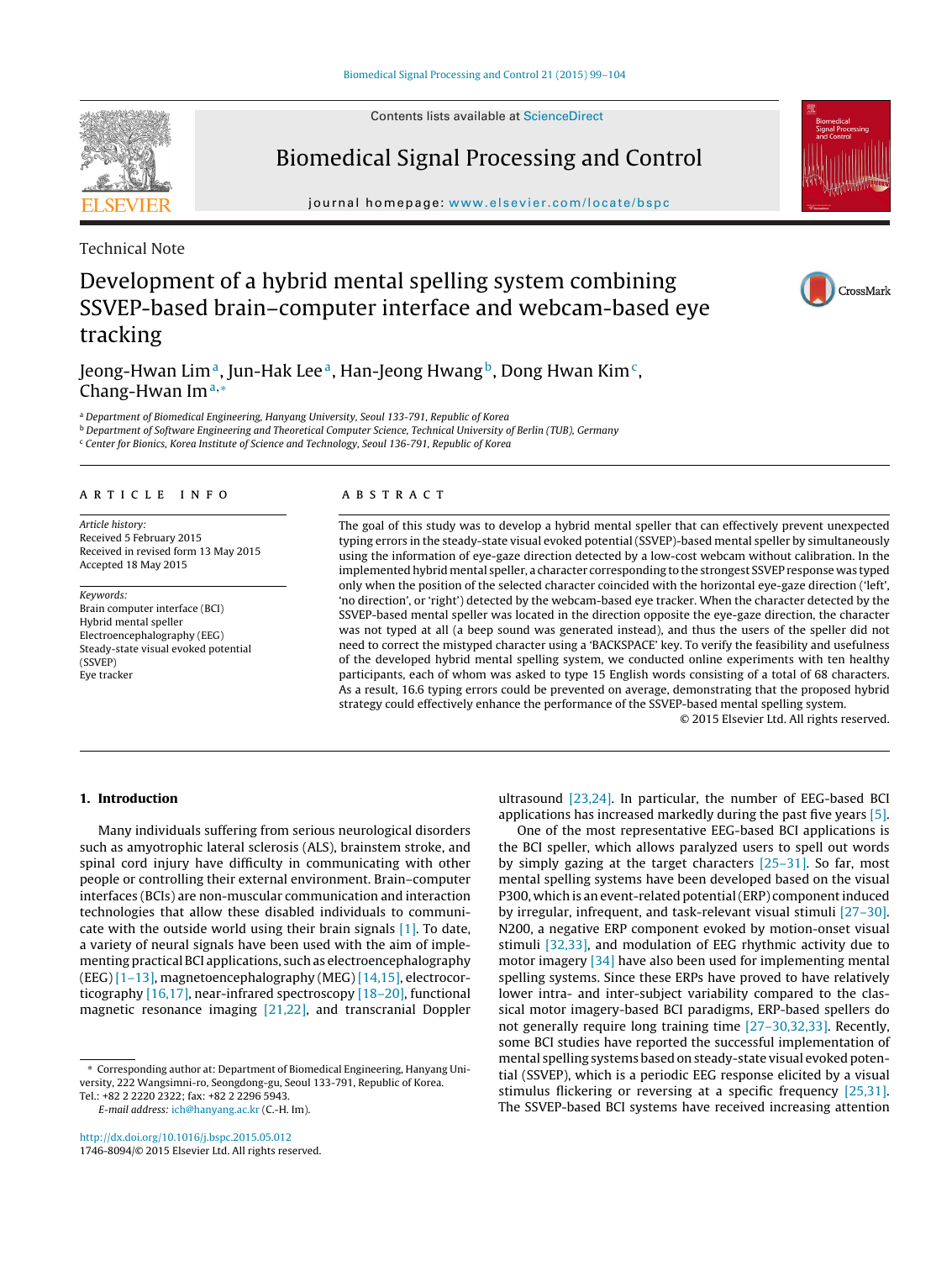because they provide a high information transfer rate, require relatively few electrodes, and generally do not require any training, as compared to the requirements of other BCI systems [\[1,35\].](#page-4-0) In the SSVEP-based mental spelling systems, the users are supposed to gaze at one of several visual stimuli with different flickering frequencies in order to generate a target command, and the systems can select the target by detecting the changes in EEG spectral power recorded around the visual cortex. SSVEP-based BCI systems have been implemented with different design types such as a moving cursor type [\[31\]](#page-5-0) and a multi-step decision-tree type [\[25\],](#page-5-0) both of which needed a series of multiple commands to be generated to spell a character.

Recently, our group implemented an SSVEP-based mental spelling system adopting a QWERTY style keyboard layout with 30 light-emitting diodes (LEDs) flickering at different frequencies with a 0.1-Hz inter-frequency span  $[26]$ . Because the number of visual stimuli was identical to that of the target characters, users could spell a target character directly in a single trial. Our previous system showed high performance (letters per minute = 9.39) in online experiments. However, characters that were located in the direction opposite the users' gaze were frequently mistyped, because thirty stimulation frequencies were assigned to each key in such a way that each frequency was allocated sequentially as far from those assigned to its neighboring LEDs as possible in order to minimize the false positives caused by peripheral vision. In the cases of the mistyping, the users needed to spend additional time to correct the typing error using a 'BACKSPACE' key.

The goal of the present study was to enhance the performance of the mental spelling system by preventing predictable typing errors (typos) in advance. To this end, we combined the previous mental speller with a low-cost webcam-based eye tracker that can accurately estimate horizontal eye-gaze directions ('left' or 'right') without any pre-calibration processes. In order to confirm the feasibility of our hybrid mental spelling system, online experiments were conducted with 10 participants. The basic concept of the proposed error prevention method is similar to that of the error-related potential (ErrP)-based error detection method [\[36–41\];](#page-5-0) however, unlike the ErrP-based method, the proposed hybrid mental speller detects typing errors before visualizing the mistyped characters, which will be discussed further in Section [4.](#page-3-0)

# **2. Methods**

2.1. An SSVEP-based mental spelling system with 30 flickering **LEDs** 

In the previously implemented mental spelling system, a modified QWERTY keyboard layout consisting of 30 LED keys was introduced, as shown in Fig.  $1(A)$ . Twenty-six keys were assigned to each of the English alphabet letters and the other four keys were assigned to four symbols, which represented 'BACKSPACE', 'ENTER', 'PUNCTUATION', and 'SPACE'. The size of each key except the 'ENTER' and 'SPACE' keys was set to  $2 \text{ cm} \times 2 \text{ cm}$ , and the distances between neighboring keys were set to 2.5 cm both horizontally and vertically.

The 30 LEDs flickering with different frequencies were attached to the back of thirty key slots, and the frequencies were evenly divided within the frequency band of 5.0–7.9 Hz with a span of 0.1 Hz [\[26\].](#page-5-0) Lastly, the selected stimulation frequencies were assigned to each key, with each frequency allocated sequentially to be as far from those assigned to its neighboring LEDs as possible. The minimum frequency difference between adjacent keys was set to be 0.7 Hz. This frequency difference was thought to be large enough to discriminate adjacent keys, considering even smaller frequency difference (0.195 Hz) was successfully used for



**Fig. 1.** The modified QWERTY keyboard layout and an example of the stimulation frequency arrangement. (A) Twenty-six keys were used for the letters of the English alphabet, and the other four keys were used for special symbols representing BACKSPACE, ENTER, PUNCTUATION, and SPACE. (B) An example of the stimulation frequency arrangements generated assuming 30 frequencies ranging from 5.0 Hz to 7.9 Hz with a span of 0.1 Hz.

implementing an SSVEP-based BCI application (i.e., TV remote controller)  $[42]$ . Fig. 1(B) shows an example of the stimulation frequency arrangements.

In order to spell a character, the users were supposed to gaze at the target character for a predetermined time period (e.g., 3 s). For the determination of the character that a user was gazing at, we used a simple classification algorithm, which found the frequency with the largest SSVEP response. In case of errors, the user could correct a misspelled character using the 'BACKSPACE' key. Video of the online experiments performed with the previous mental spelling system can be found in the following YouTube link: [http://](http://www.youtube.com/watch?v=uunf3FDfEno) [www.youtube.com/watch?v=uunf3FDfEno](http://www.youtube.com/watch?v=uunf3FDfEno)

#### 2.2. Webcam-based eye-tracking

We used a commercial low-cost web-cam (Part Number 7795PC; Cosy Inc., Busan, Korea; operating current: 500 mA; range of focal point:  $3 \text{ cm} - \infty$ ;  $30 \text{ frames/s}$ ; maximum  $30 \text{ megapixel res}$ olution; image sensor: CMOS), of which the price was less than US \$100. The web-cam-based eye-tracker estimates an eye-gaze direction of a human subject based on a template-matching method, which is widely used in the field of computer vision and is available in the OpenCV library  $(http://operator.org)$ . Let *I* be an input image from the web-camera, and let  $T_d$  be a template image for an eye-gaze direction. The template-matching method computes a cost function between  $T_d$  and the partial images of *I* for any location  $(x, y)$  as follows by using the normalized sum of squared differences of pixel intensity values:

$$
C_d(x,y) = \frac{\sum_{i,j} [I(x+i, y+j) - T_d(i,j)]^2}{\sqrt{I(x+i, y+j)^2 \cdot T_d(i,j)^2}}.
$$
\n(1)

The cost function is calculated at all possible positions of the template over the input image, and the position with the lowest cost is selected as the best position. The matching criterion for the set of template images,  $T = \{T1, T2, \ldots\}$ , is as follows:

$$
\hat{d} = \arg\min_{d} \min_{x,y} C_d(x,y),\tag{2}
$$

where d means the index of the best-matched template.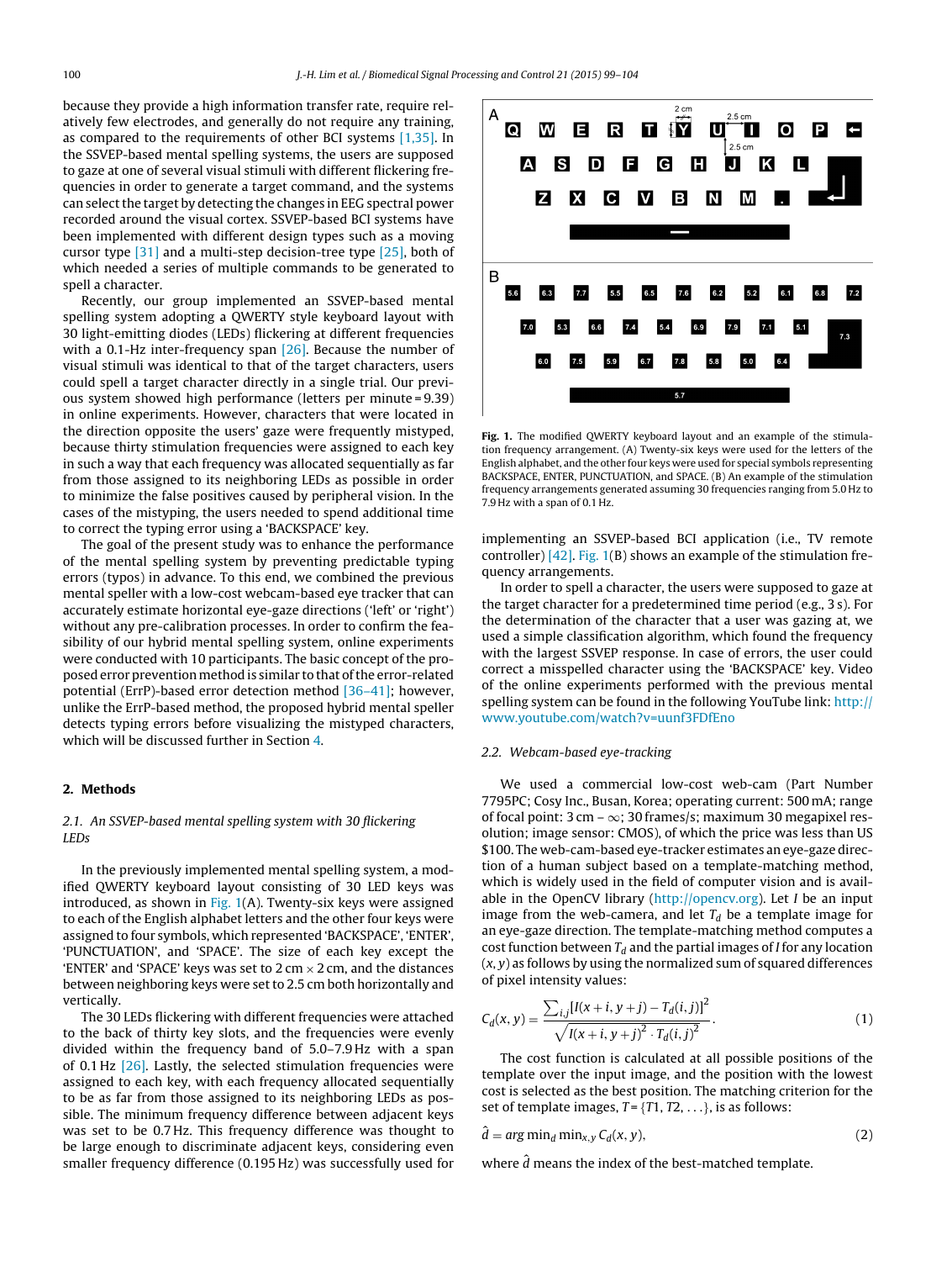<span id="page-2-0"></span>

**Fig. 2.** An implemented hybrid mental spelling system and the criterion of the gaze direction.

In this paper, we used two types of template images for each eye-gaze direction ('left' or 'right'), and each of them was acquired in advance of the experiments. The head position of a subject was not changed severely during the experiments due to a chin rest, but the direction of eye gaze was changed according to the position of the character that the subject wants to type. We therefore created a simple rectangular binary mask around the eye-position which is similar to that used in  $[43]$ , and applied it to the input image before carrying out matching with the acquired eye-templates. Through this pre-processing, we can drastically reduce the computation time in template-matching and also can obtain better estimation of eye-gaze direction.

# 2.3. A proposed hybrid mental spelling system

The direction of 10 characters (Q, W, E, R, A, S, D, Z, X, and C) was defined as 'left', and the direction of 9 characters (I, O, P, BACKSPACE, K, L, ENTER, M, and PUNCTUATION) was defined as 'right'. The direction of the other 11 characters (T, Y, U, F, G, H, J, V, B, N, and SPACE) was defined as 'no specific direction' (see Fig. 2). When the visual angle was set to 40◦, the webcam-based eye tracker could correctly discriminate the 'left'-sided characters from the 'right'-sided characters with 100% accuracy without requiring any pre-calibration processes.

The proposed hybrid mental spelling system operated as follows. While a user was gazing at a target character flickering at a certain frequency, the SSVEP responses (spectral powers) of the recorded EEG data were estimated and used as the feature vectors. The target character that the user was gazing at was identified using a simple classification algorithm, which simply found the frequency with the largest SSVEP response. The main difference between the conventional speller and the proposed hybrid speller was that the character corresponding to the strongest SSVEP response was typed only when the position of the character coincided with the gaze direction detected by the eye tracker. Otherwise, the character was not typed at all, and a pure-tone beep sound was generated instead. Therefore, the user did not have to spend time correcting the potential typing error using the 'BACKSPACE' key. This "typo-preventing" strategy was not applied to the 11 characters located in the center of the keyboard, which were previously defined as "no specific direction" characters (see Fig. 2).

# 2.4. Participants and experimental conditions

Ten healthy participants (seven males and three females, 22–28 years old) participated in this study to evaluate the performance of the hybrid mental spelling system. All participants had normal or corrected to normal vision and none had a previous history of neurological, psychiatric or other severe diseases that might otherwise affect the experimental results. Before the experiment, we gave a detailed summary of the experimental procedures to each



**Fig. 3.** A snapshot of the online experiment where a participant was trying to spell 'E' to type a given English word, 'ZONE'.

participant and received written consent from all participants. After the experiment, we provided them with monetary reimbursement for their participation. The study was reviewed and approved by the Institutional Review Board of Hanyang University, Korea.

Each participant sat in a comfortable armchair in front of the hybrid mental speller, and the distance between the nasion of the participant and the hybrid mental speller was set to 44 cm (visual angle: 40◦). According to the international 10–20 system, three electrodes (Oz, O1 and O2) were mounted on the occipital area of each participant's scalp. We used a multi-channel EEG acquisition system (WEEG-32, Laxtha Inc., Daejeon, Korea) to record EEG signals while each participant was concentrating on the target characters flickering at different frequencies. A reference electrode was placed at the right mastoid and a ground electrode was placed at the left mastoid. The EEG signals were sampled at 512 Hz. An antialiasing band pass filter with cutoff frequencies of 0.7 Hz and 50 Hz was applied. In order to prevent the misidentification of eye gaze direction due to head movement, the neck of the participant was fixed using a chin rest that was a part of an ophthalmic examination system (see Fig. 3). This experimental setting provided more realistic experimental environments, mimicking the conditions of patients with severe ALS or locked-in syndrome (LIS) who cannot communicate with others without using their brain signals, but might not be an appropriate condition for patients whose head movements are not completely abolished.

#### 2.5. Experimental procedures

The performance of the implemented webcam-based eye tracker was confirmed by a series of preliminary experiments conducted with ten participants. The participants were asked to gaze at characters located on either the 'left' or the 'right' side for 3 s according to the verbal instructions of a researcher, and then the output of the eye tracker (either left or right) was compared with the location of the designated character. This process was repeated thirty times and the classification accuracy of the eye tracker was always 100% when the character direction was defined as in Fig. 2.

To confirm the feasibility of the hybrid mental spelling system, a series of online experiments were conducted. After the participants had some time to get accustomed to the hybrid spelling system  $(3 \text{ min})$ , they were instructed to completely spell the given 15 English words (68 characters, see [Table](#page-3-0) 1). The time period required to spell one character (3–6 s) was assigned differently to each participant considering the different typing abilities of each participant evaluated in preliminary experiments [\[26\].](#page-5-0) The outcome was immediately presented to the participants using both visual and auditory feedback. In case of errors, the participants could correct a misspelled character using the 'BACKSPACE' key.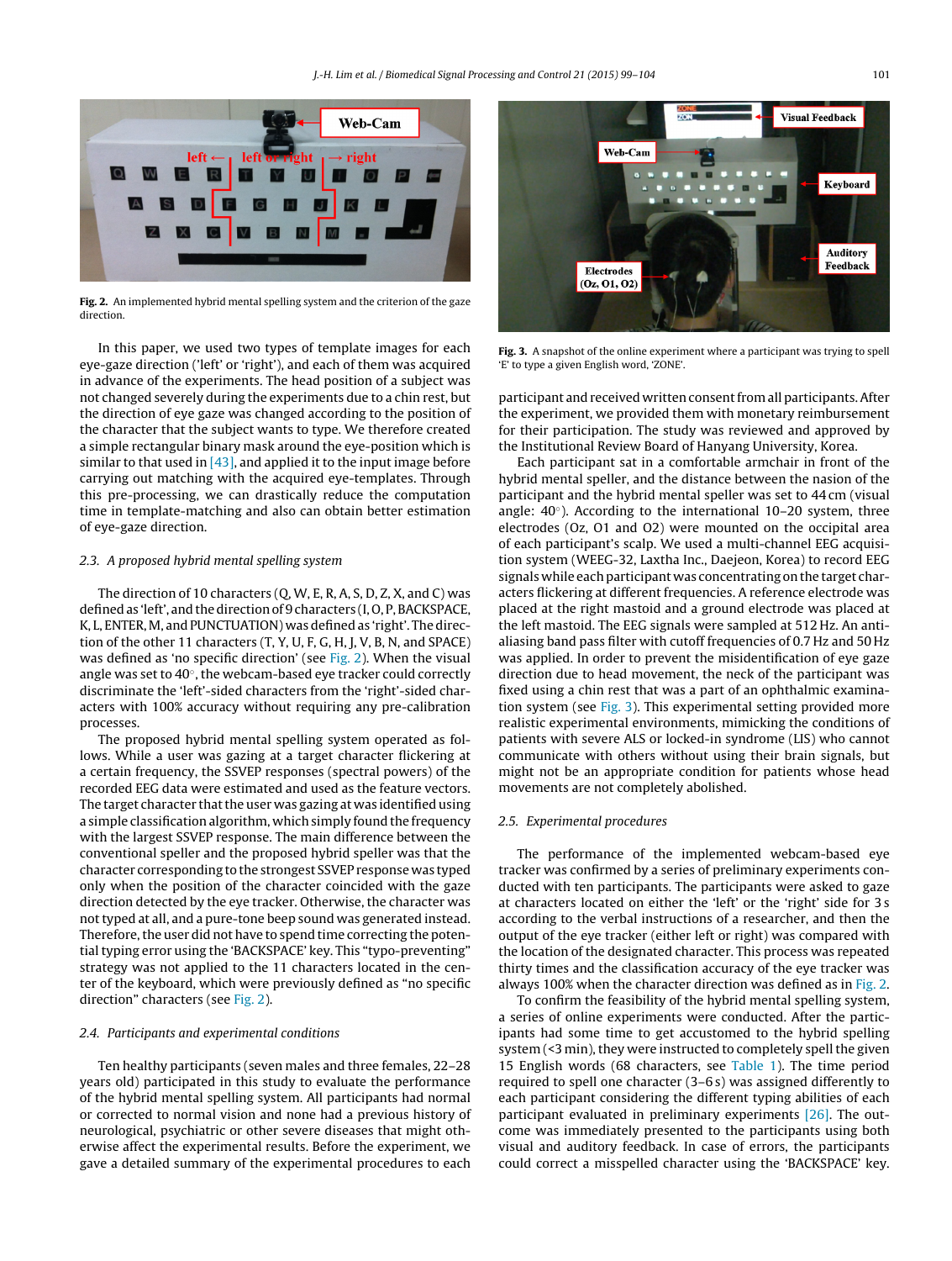# <span id="page-3-0"></span>**Table 1**

The complete typing results of a single participant (P8, a male subject who showed the worst performance). In the second column of Table 1 the characters with underlining and parentheses were actual typos and prevented typos, respectively, and '←' and '<sub>-'</sub> signify the 'BACKSPACE' and 'SPACE' keys, respectively.

| Target characters | Typing results                                   | Total number of typed characters | Number of prevented typos |
|-------------------|--------------------------------------------------|----------------------------------|---------------------------|
| <b>BABY</b>       | B(J)AB(X)Y                                       | 6                                |                           |
| <b>DESK</b>       | D(I)(N)(M) E(L) S K                              |                                  |                           |
| GOLF              | G(Z) O L(M) F                                    | 6                                |                           |
| <b>HAND</b>       | $HANTL \leftarrow F \leftarrow \leftarrow D$     | 10                               |                           |
| FACE              | FAC(I)(I)(M)E                                    |                                  |                           |
| <b>HOUR</b>       | $H(Z)I \leftarrow OUR$                           |                                  |                           |
| <b>TAXI</b>       | T(L)AXI                                          |                                  |                           |
| ZONE              | $ZOU(W) \leftarrow (ENTER) N(I) E$               |                                  |                           |
| <b>JUNE</b>       | $P_{-+} \leftarrow \leftarrow$ JUN(M)E           | 11                               |                           |
| <b>WATER</b>      | WAT(M)(M)E(L)R                                   | 8                                |                           |
| <b>WOMAN</b>      | $W(Z)$ OMAN                                      | b                                |                           |
| <b>VIDEO</b>      | $VIDS(E) \leftarrow EMI \leftarrow \leftarrow O$ | 12                               |                           |
| QUICK             | $(L)$ (ENTER) $(L)$ (ENTER) $Q$ UICK             |                                  |                           |
| <b>PENCIL</b>     | $V \leftarrow PENCIL$                            | 8                                |                           |
| <b>MEMORY</b>     | M(I)(M)(M)(M)E(E)MO(L)RY                         | 12                               | 6                         |
| Total             |                                                  | 124                              | 32                        |

If the gaze direction information obtained from the eye tracker did not coincide with the position of the character decoded from SSVEP responses, a pure tone beep sound was generated, at which time the participants were asked to gaze at the misspelled target character again. [Fig.](#page-2-0) 3 shows a snap shot of the online experiment where a participant was trying to type 'E'. A sample movie of the online experiment can be found at the following URL [\(http://youtu.](http://youtu.be/Ey8jxYLiUnY) [be/Ey8jxYLiUnY\)](http://youtu.be/Ey8jxYLiUnY) or in the supplementary movie file attached to this manuscript.

# **3. Results**

**Table 2**

Table 1 shows the complete typing results of one participant (P8), a male subject who showed the worst performance among all of the participants, to demonstrate how the participant spelled the given 15 English words. In the second column of Table 1, the characters with underlining and parentheses represent actual typos and prevented typos, respectively, and ' $\leftarrow$ ' and '<sub>-</sub>' represent 'BACKSPACE' and 'SPACE', respectively. The participant entered 124 characters (including the 'BACKSPACE' key) to completely type 68 characters. The total number of typing errors was 44, but 32 typing errors were prevented by using the eye-direction information extracted from the webcam-based eye tracker. That is to say, the participant needed to correct only 12 typing errors using 'BACKSPACE' key, and thus could save at least  $128s$  (=32  $\times$  4 s) in typing the 68 characters.

Table 2 summarizes the full online experimental results for all of the participants. The average number of total typing errors was 25.8, and at least 16.6 additional typing (64.34% of the number) of 'BACKSPACE' could be prevented on average by using the eye

Summary of online experimental results of all participants.

| system could save at least 78.5 s for typing the given 68 characters. |
|-----------------------------------------------------------------------|
| The time period to spell one character had a negative correlation     |
| with the "ratio of typo prevention (=the total number of typos/the    |
| number of prevented typos)" (Spearman correlation, rho = $-0.6484$ ,  |
| $p = 0.0426$ ), which suggests that our typo-prevention method might  |
| be more efficient to individuals whose typing ability is superior.    |
| The online experimental results demonstrated that the proposed        |
| hybrid mental spelling system could significantly reduce the total    |
| typing time, and thus, could significantly enhance the performance    |
| of the speller by preventing typing errors.                           |
|                                                                       |

tracker information. Consequently, our hybrid mental spelling

# **4. Discussion**

In our online experiments, at least 16.6 additional typing of 'BACKSPACE' could be prevented, on average, by using the eye tracker information when the 10 participants typed the given 68 characters. The reason why we used "at least" in the previous sentence is that the 'BACKSPACE' key itself can also be possibly misidentified, at which time the typing of the 'BACKSPACE' key again is needed. For example, in the case of participant P8 (a male subject whose typing log is summarized in Table 1), he typed 10 characters (HANTL  $\leftarrow$  F $\leftarrow$   $\leftarrow$  D) to spell 'HAND', when two letters, 'L' and 'F', were typed instead of 'BACKSPACE'. Subject P8, who showed the worst typing performance among all of the participants, generated many typing errors including the above example, but he did not have to type the 'BACKSPACE' key at all while he was writing the words 'BABY', 'DESK', 'FACE', 'GOLF', 'TAXI', 'QUICK', 'WATER', 'WOMAN', and 'MEMORY' because the eye tracker prevented potential typing errors.

| Participants    | Time to type one<br>character(s) | Total number of<br>typed characters | Number of typos<br>(not prevented) | Number of<br>prevented typos | Ratio of typo<br>prevention $(\%)$ | Time saved $(s)$ |
|-----------------|----------------------------------|-------------------------------------|------------------------------------|------------------------------|------------------------------------|------------------|
| P <sub>1</sub>  |                                  | 101                                 | 27                                 | 21                           | 43.75                              | 63               |
| P <sub>2</sub>  | b                                | 123                                 | 36                                 | 17                           | 32.08                              | 102              |
| P <sub>3</sub>  | h                                | 106                                 | 28                                 | 18                           | 39.13                              | 106              |
| P4              | h                                | 91                                  | 16                                 |                              | 36.00                              | 54               |
| P <sub>5</sub>  | h                                | 92                                  | 18                                 |                              | 37.93                              | 66               |
| <b>P6</b>       |                                  | 85                                  | 14                                 |                              | 44.00                              | 44               |
| P7              |                                  | 109                                 | 30                                 | 18                           | 37.50                              | 90               |
| P <sub>8</sub>  |                                  | 124                                 | 44                                 | 32                           | 42.11                              | 128              |
| P <sub>9</sub>  |                                  | 97                                  | 23                                 | 16                           | 41.03                              | 80               |
| P <sub>10</sub> | 4                                | 98                                  | 22                                 | 13                           | 37.14                              | 52               |
| Average         | 4.9                              | 102.2                               | 25.8                               | 16.6                         | 39.07                              | 78.5             |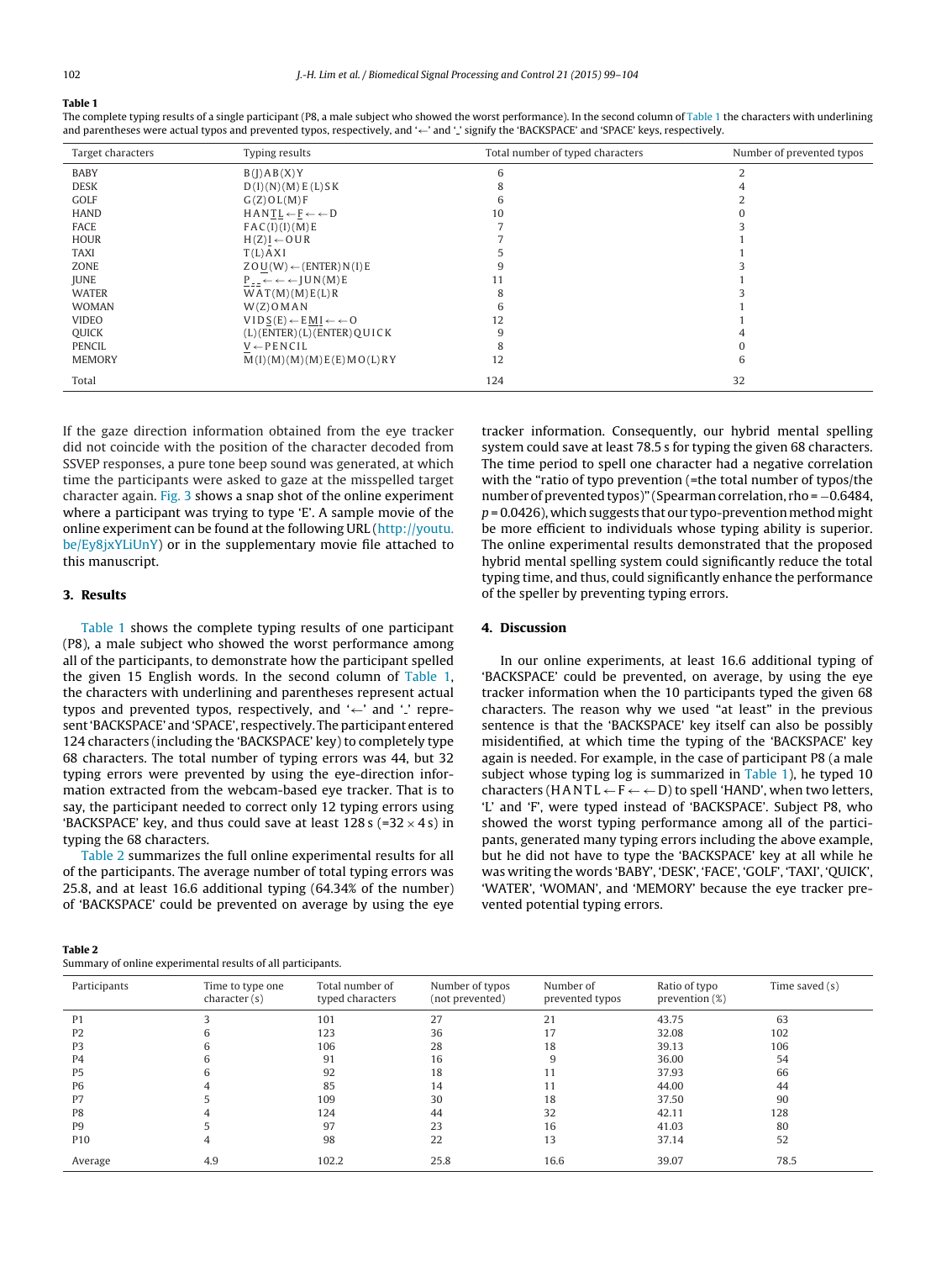<span id="page-4-0"></span>The eye tracker itself can also be used as a tool for the communication of the disabled [\[44,45\].](#page-5-0) For users with normal oculomotor functions, the performance (accuracy and resolution) of the eye tracker-based spelling systems should be better than that of the EEG-based mental spelling systems. In practice, however, many patients with severe ALS have difficulty in moving their eyeballs or blinking their eyes as naturally as normal individuals can [\[46–48\].](#page-5-0) For instance, a study by Averbuch-Heller et al. [\[46\]](#page-5-0) described an ALS patient with normal corrected visual acuity who could move his eyes horizontally, but had difficulty moving them upward. Since these patients cannot control eyeball mouse cursors accurately, many of them cannot use the eye tracker-based speller systems at all. Since fine control of the eyeballs is not necessary to operate independent-type BCI spellers [1], BCI spellers can be alternatively used for the communication of patients with severe neuromuscular disorders. Moreover, spelling systems based on high performance eye trackers are not only generally expensive, but they also require time-consuming calibration processes to initiate the coordinate frames [\[49\].](#page-5-0) In this study, we used a low-cost web camera to detect simply the binary horizontal location of the eyeballs (left or right) without any calibration processes. The reference lines in [Fig.](#page-2-0) 2 were empirically determined so that the accuracy of the binary decision of the eye tracker could be 100% when the visual angle of the keyboard was set to 40◦. If the visual angle is largely changed, the reference lines also need to be set again; however, this process does not necessarily require a long calibration time if the relationship between the eye tracker accuracy and the visual angle is evaluated preliminarily.

One important factor that might influence the performance of eye-tracking would be the distance between the speller keyboard and the subject, which was set to 44 cm based on our previous study [\[26\].](#page-5-0) If some patients feel uncomfortable in staring at LEDs located at such a close distance, the distance needs to be increased. However, the increment of distance will degrade the performance of the eye-tracker because of the reduced visual angle between the webcam and the subject's eyes. Simultaneous use of two webcams for tracking each eye would be one of the potential solutions to tackle this problem, which is an interesting topic that we want to perform in the future study. In addition, it would be also interesting to compare the efficiency of our hybrid spelling paradigm with that of expensive high performance eye-trackers [\[50,51\]](#page-5-0) in various aspects such as the price performance, preparation time, information transfer rate, and so on.

In the present study, since we adopted a simple classification algorithm that finds the frequency with the largest SSVEP response [\[25,26,52\],](#page-5-0) the same typing errors occurred repeatedly depending on each participant. Frequencies that elicit strong SSVEP responses are highly dependent upon the participants [\[53\].](#page-5-0) In the case of participant P8, three characters, 'M', 'L', and 'I', were mistyped 9, 6, and 5 times, respectively. Although the eye tracker could prevent some typing errors, we are currently considering more advanced classification algorithms such as phase-constrained canonical correlation analysis (p-CCA) [\[54\],](#page-5-0) as previous studies have demonstrated that the CCA-based classification algorithm could improve the performance of SSVEP-based BCI systems [54-56]. In order to properly apply CCA-based methods, more than eight channels are needed, but we used only three electrodes (Oz, O1, and O2) in the present study. Nevertheless, we are planning to apply CCA-based methods in our future studies to enhance the performance of our system.

Detection of ErrP has been the one of the representative error prevention techniques, and many previous literatures have demonstrated that the ErrP detection can improve the overall performance of various BCI systems [\[38–41,57,58\].](#page-5-0) In particular, Combaz et al. [\[38\]](#page-5-0) and Schmidt et al. [\[40\]](#page-5-0) developed visual spellers with an automatic error-correction function based on ErrP detection. Recently, Spüler et al. [\[41\]](#page-5-0) confirmed that ErrP could be used to increase the overall bit rate of a P300-based mental speller. The ErrP-based error correction method has an advantage over our eye-gaze-based error prevention approach in that it can be applied to various speller types regardless of the BCI paradigms such as motor imagery, P300, and SSVEP [\[38–41,57,58\].](#page-5-0) However, in contrast to our eye gazebased error prevention method, the ErrP-based error correction method can detect typing errors only after presenting the mistyped characters on the screen, which spends unnecessary time. Moreover, the ErrP-based error correction method cannot be efficiently applied to some individuals for whom the accuracy of ErrP detection is low. Therefore, it would be an interesting future topic to develop a new technique to combine the ErrP-based error correction method and the proposed hybrid mental speller to enhance the error correction performance.

# **5. Conclusions**

In this study, we introduced a hybrid mental spelling system which prevents additional typing of 'BACKSPACE' to correct typos. In order to detect typos, simultaneously utilizes both EEG signals recorded from the occipital area and the horizontal eye-gaze direction information extracted from a low-cost webcam-based eye tracker. In our online experiments conducted with 10 healthy participants, at least 16.6 typos could be prevented, from the results, verifying that the proposed strategy could effectively enhance the performance of the SSVEP-based mental spelling system.

#### **Acknowledgements**

This work was supported in part by the National Research Foundation of Korea (NRF) funded by the Ministry of Science, ICT & Future Planning (NRF-2012R1A2A2A03045395 and NRF-2011-0027859) and supported in part by the ICT R&D program of MSIP/IITP (10045452, Development of Multimodal Brain–Machine Interface System Based on User Intent Recognition).

# **Appendix A. Supplementary data**

Supplementary data associated with this article can be found, in the online version, at <http://dx.doi.org/10.1016/j.bspc.2015.05.012>

#### **References**

- [1] [J.R.](http://refhub.elsevier.com/S1746-8094(15)00091-9/sbref0295) [Wolpaw,](http://refhub.elsevier.com/S1746-8094(15)00091-9/sbref0295) [N.](http://refhub.elsevier.com/S1746-8094(15)00091-9/sbref0295) [Birbaumer,](http://refhub.elsevier.com/S1746-8094(15)00091-9/sbref0295) [D.J.](http://refhub.elsevier.com/S1746-8094(15)00091-9/sbref0295) [McFarland,](http://refhub.elsevier.com/S1746-8094(15)00091-9/sbref0295) [G.](http://refhub.elsevier.com/S1746-8094(15)00091-9/sbref0295) [Pfurtscheller,](http://refhub.elsevier.com/S1746-8094(15)00091-9/sbref0295) [T.M.](http://refhub.elsevier.com/S1746-8094(15)00091-9/sbref0295) [Vaughan,](http://refhub.elsevier.com/S1746-8094(15)00091-9/sbref0295) [Brain–computer](http://refhub.elsevier.com/S1746-8094(15)00091-9/sbref0295) [interfaces](http://refhub.elsevier.com/S1746-8094(15)00091-9/sbref0295) [for](http://refhub.elsevier.com/S1746-8094(15)00091-9/sbref0295) [communication](http://refhub.elsevier.com/S1746-8094(15)00091-9/sbref0295) [and](http://refhub.elsevier.com/S1746-8094(15)00091-9/sbref0295) [control,](http://refhub.elsevier.com/S1746-8094(15)00091-9/sbref0295) [Clin.](http://refhub.elsevier.com/S1746-8094(15)00091-9/sbref0295) [Neurophysiol.](http://refhub.elsevier.com/S1746-8094(15)00091-9/sbref0295) [113](http://refhub.elsevier.com/S1746-8094(15)00091-9/sbref0295) [\(2002\)](http://refhub.elsevier.com/S1746-8094(15)00091-9/sbref0295) [767](http://refhub.elsevier.com/S1746-8094(15)00091-9/sbref0295)–[791.](http://refhub.elsevier.com/S1746-8094(15)00091-9/sbref0295)
- [2] [H.](http://refhub.elsevier.com/S1746-8094(15)00091-9/sbref0300) [Bakardjian,](http://refhub.elsevier.com/S1746-8094(15)00091-9/sbref0300) [T.](http://refhub.elsevier.com/S1746-8094(15)00091-9/sbref0300) [Tanaka,](http://refhub.elsevier.com/S1746-8094(15)00091-9/sbref0300) [A.](http://refhub.elsevier.com/S1746-8094(15)00091-9/sbref0300) [Cichocki,](http://refhub.elsevier.com/S1746-8094(15)00091-9/sbref0300) [Optimization](http://refhub.elsevier.com/S1746-8094(15)00091-9/sbref0300) [of](http://refhub.elsevier.com/S1746-8094(15)00091-9/sbref0300) [SSVEP](http://refhub.elsevier.com/S1746-8094(15)00091-9/sbref0300) [brain](http://refhub.elsevier.com/S1746-8094(15)00091-9/sbref0300) [responses](http://refhub.elsevier.com/S1746-8094(15)00091-9/sbref0300) [with](http://refhub.elsevier.com/S1746-8094(15)00091-9/sbref0300) [application](http://refhub.elsevier.com/S1746-8094(15)00091-9/sbref0300) [to](http://refhub.elsevier.com/S1746-8094(15)00091-9/sbref0300) [eight-command](http://refhub.elsevier.com/S1746-8094(15)00091-9/sbref0300) [brain–computer](http://refhub.elsevier.com/S1746-8094(15)00091-9/sbref0300) [interface,](http://refhub.elsevier.com/S1746-8094(15)00091-9/sbref0300) [Neurosci.](http://refhub.elsevier.com/S1746-8094(15)00091-9/sbref0300) [Lett.](http://refhub.elsevier.com/S1746-8094(15)00091-9/sbref0300) [469](http://refhub.elsevier.com/S1746-8094(15)00091-9/sbref0300) [\(2010\)](http://refhub.elsevier.com/S1746-8094(15)00091-9/sbref0300) [34](http://refhub.elsevier.com/S1746-8094(15)00091-9/sbref0300)–[38.](http://refhub.elsevier.com/S1746-8094(15)00091-9/sbref0300)
- [3] A.F. Cabrera, [D.](http://refhub.elsevier.com/S1746-8094(15)00091-9/sbref0305) Farina, K. Dremstrup, Comparison of feature selection and classi[fication](http://refhub.elsevier.com/S1746-8094(15)00091-9/sbref0305) [methods](http://refhub.elsevier.com/S1746-8094(15)00091-9/sbref0305) [for](http://refhub.elsevier.com/S1746-8094(15)00091-9/sbref0305) [a](http://refhub.elsevier.com/S1746-8094(15)00091-9/sbref0305) [brain](http://refhub.elsevier.com/S1746-8094(15)00091-9/sbref0305)–[computer](http://refhub.elsevier.com/S1746-8094(15)00091-9/sbref0305) [interface](http://refhub.elsevier.com/S1746-8094(15)00091-9/sbref0305) [driven](http://refhub.elsevier.com/S1746-8094(15)00091-9/sbref0305) [by](http://refhub.elsevier.com/S1746-8094(15)00091-9/sbref0305) [non-motor](http://refhub.elsevier.com/S1746-8094(15)00091-9/sbref0305) [imagery,](http://refhub.elsevier.com/S1746-8094(15)00091-9/sbref0305) [Med.](http://refhub.elsevier.com/S1746-8094(15)00091-9/sbref0305) [Biol.](http://refhub.elsevier.com/S1746-8094(15)00091-9/sbref0305) [Eng.](http://refhub.elsevier.com/S1746-8094(15)00091-9/sbref0305) [Comput.](http://refhub.elsevier.com/S1746-8094(15)00091-9/sbref0305) [48](http://refhub.elsevier.com/S1746-8094(15)00091-9/sbref0305) [\(2010\)](http://refhub.elsevier.com/S1746-8094(15)00091-9/sbref0305) [123](http://refhub.elsevier.com/S1746-8094(15)00091-9/sbref0305)–[132.](http://refhub.elsevier.com/S1746-8094(15)00091-9/sbref0305)
- [4] [M.](http://refhub.elsevier.com/S1746-8094(15)00091-9/sbref0310) Cheng, X. [Gao,](http://refhub.elsevier.com/S1746-8094(15)00091-9/sbref0310) [S.](http://refhub.elsevier.com/S1746-8094(15)00091-9/sbref0310) Gao, D. Xu, [Design](http://refhub.elsevier.com/S1746-8094(15)00091-9/sbref0310) [and](http://refhub.elsevier.com/S1746-8094(15)00091-9/sbref0310) [implementation](http://refhub.elsevier.com/S1746-8094(15)00091-9/sbref0310) [of](http://refhub.elsevier.com/S1746-8094(15)00091-9/sbref0310) [a](http://refhub.elsevier.com/S1746-8094(15)00091-9/sbref0310) brain-computer [interface](http://refhub.elsevier.com/S1746-8094(15)00091-9/sbref0310) [with](http://refhub.elsevier.com/S1746-8094(15)00091-9/sbref0310) [high](http://refhub.elsevier.com/S1746-8094(15)00091-9/sbref0310) [transfer](http://refhub.elsevier.com/S1746-8094(15)00091-9/sbref0310) [rates,](http://refhub.elsevier.com/S1746-8094(15)00091-9/sbref0310) [IEEE](http://refhub.elsevier.com/S1746-8094(15)00091-9/sbref0310) [Trans.](http://refhub.elsevier.com/S1746-8094(15)00091-9/sbref0310) [Biomed.](http://refhub.elsevier.com/S1746-8094(15)00091-9/sbref0310) [Eng.](http://refhub.elsevier.com/S1746-8094(15)00091-9/sbref0310) [49](http://refhub.elsevier.com/S1746-8094(15)00091-9/sbref0310) [\(2002\)](http://refhub.elsevier.com/S1746-8094(15)00091-9/sbref0310) [1181](http://refhub.elsevier.com/S1746-8094(15)00091-9/sbref0310)–[1186.](http://refhub.elsevier.com/S1746-8094(15)00091-9/sbref0310)
- [5] [H.-J.](http://refhub.elsevier.com/S1746-8094(15)00091-9/sbref0315) [Hwang,](http://refhub.elsevier.com/S1746-8094(15)00091-9/sbref0315) [S.](http://refhub.elsevier.com/S1746-8094(15)00091-9/sbref0315) [Kim,](http://refhub.elsevier.com/S1746-8094(15)00091-9/sbref0315) [S.](http://refhub.elsevier.com/S1746-8094(15)00091-9/sbref0315) [Choi,](http://refhub.elsevier.com/S1746-8094(15)00091-9/sbref0315) [C.-H.](http://refhub.elsevier.com/S1746-8094(15)00091-9/sbref0315) [Im,](http://refhub.elsevier.com/S1746-8094(15)00091-9/sbref0315) [EEG-based](http://refhub.elsevier.com/S1746-8094(15)00091-9/sbref0315) [brain–computer](http://refhub.elsevier.com/S1746-8094(15)00091-9/sbref0315) [interfaces](http://refhub.elsevier.com/S1746-8094(15)00091-9/sbref0315) [\(BCIs\):](http://refhub.elsevier.com/S1746-8094(15)00091-9/sbref0315) [a](http://refhub.elsevier.com/S1746-8094(15)00091-9/sbref0315) [thorough](http://refhub.elsevier.com/S1746-8094(15)00091-9/sbref0315) [literature](http://refhub.elsevier.com/S1746-8094(15)00091-9/sbref0315) [survey,](http://refhub.elsevier.com/S1746-8094(15)00091-9/sbref0315) [Int.](http://refhub.elsevier.com/S1746-8094(15)00091-9/sbref0315) [J.](http://refhub.elsevier.com/S1746-8094(15)00091-9/sbref0315) [Hum.](http://refhub.elsevier.com/S1746-8094(15)00091-9/sbref0315) [Comput.](http://refhub.elsevier.com/S1746-8094(15)00091-9/sbref0315) [Interact.](http://refhub.elsevier.com/S1746-8094(15)00091-9/sbref0315) [\(2013\)](http://refhub.elsevier.com/S1746-8094(15)00091-9/sbref0315) [814–826.](http://refhub.elsevier.com/S1746-8094(15)00091-9/sbref0315)
- [6] [X.](http://refhub.elsevier.com/S1746-8094(15)00091-9/sbref0320) Li, X. [Chen,](http://refhub.elsevier.com/S1746-8094(15)00091-9/sbref0320) [Y.](http://refhub.elsevier.com/S1746-8094(15)00091-9/sbref0320) Yan, W. Wei, Z.J. Wang, [Classification](http://refhub.elsevier.com/S1746-8094(15)00091-9/sbref0320) [of](http://refhub.elsevier.com/S1746-8094(15)00091-9/sbref0320) [EEG](http://refhub.elsevier.com/S1746-8094(15)00091-9/sbref0320) [signals](http://refhub.elsevier.com/S1746-8094(15)00091-9/sbref0320) [using](http://refhub.elsevier.com/S1746-8094(15)00091-9/sbref0320) [a](http://refhub.elsevier.com/S1746-8094(15)00091-9/sbref0320) [mul](http://refhub.elsevier.com/S1746-8094(15)00091-9/sbref0320)[tiple](http://refhub.elsevier.com/S1746-8094(15)00091-9/sbref0320) [kernel](http://refhub.elsevier.com/S1746-8094(15)00091-9/sbref0320) [learning](http://refhub.elsevier.com/S1746-8094(15)00091-9/sbref0320) [support](http://refhub.elsevier.com/S1746-8094(15)00091-9/sbref0320) [vector](http://refhub.elsevier.com/S1746-8094(15)00091-9/sbref0320) [machine,](http://refhub.elsevier.com/S1746-8094(15)00091-9/sbref0320) [Sensors](http://refhub.elsevier.com/S1746-8094(15)00091-9/sbref0320) [14](http://refhub.elsevier.com/S1746-8094(15)00091-9/sbref0320) [\(2014\)](http://refhub.elsevier.com/S1746-8094(15)00091-9/sbref0320) [12784](http://refhub.elsevier.com/S1746-8094(15)00091-9/sbref0320)–[12802.](http://refhub.elsevier.com/S1746-8094(15)00091-9/sbref0320)
- [7] [K.A.](http://refhub.elsevier.com/S1746-8094(15)00091-9/sbref0325) [McCreadie,](http://refhub.elsevier.com/S1746-8094(15)00091-9/sbref0325) [D.H.](http://refhub.elsevier.com/S1746-8094(15)00091-9/sbref0325) [Coyle,](http://refhub.elsevier.com/S1746-8094(15)00091-9/sbref0325) [G.](http://refhub.elsevier.com/S1746-8094(15)00091-9/sbref0325) [Prasad,](http://refhub.elsevier.com/S1746-8094(15)00091-9/sbref0325) [Sensorimotor](http://refhub.elsevier.com/S1746-8094(15)00091-9/sbref0325) [learning](http://refhub.elsevier.com/S1746-8094(15)00091-9/sbref0325) [with](http://refhub.elsevier.com/S1746-8094(15)00091-9/sbref0325) [stereo](http://refhub.elsevier.com/S1746-8094(15)00091-9/sbref0325) [audi](http://refhub.elsevier.com/S1746-8094(15)00091-9/sbref0325)[tory](http://refhub.elsevier.com/S1746-8094(15)00091-9/sbref0325) [feedback](http://refhub.elsevier.com/S1746-8094(15)00091-9/sbref0325) [for](http://refhub.elsevier.com/S1746-8094(15)00091-9/sbref0325) [a](http://refhub.elsevier.com/S1746-8094(15)00091-9/sbref0325) brain-computer interface, Med. [Biol.](http://refhub.elsevier.com/S1746-8094(15)00091-9/sbref0325) [Eng.](http://refhub.elsevier.com/S1746-8094(15)00091-9/sbref0325) [Comput.](http://refhub.elsevier.com/S1746-8094(15)00091-9/sbref0325) [51](http://refhub.elsevier.com/S1746-8094(15)00091-9/sbref0325) [\(2013\)](http://refhub.elsevier.com/S1746-8094(15)00091-9/sbref0325) [285](http://refhub.elsevier.com/S1746-8094(15)00091-9/sbref0325)–[293.](http://refhub.elsevier.com/S1746-8094(15)00091-9/sbref0325)
- [8] [A.](http://refhub.elsevier.com/S1746-8094(15)00091-9/sbref0330) [Mora-Cortes,](http://refhub.elsevier.com/S1746-8094(15)00091-9/sbref0330) [N.V.](http://refhub.elsevier.com/S1746-8094(15)00091-9/sbref0330) [Manyakov,](http://refhub.elsevier.com/S1746-8094(15)00091-9/sbref0330) [N.](http://refhub.elsevier.com/S1746-8094(15)00091-9/sbref0330) [Chumerin,](http://refhub.elsevier.com/S1746-8094(15)00091-9/sbref0330) [M.M.](http://refhub.elsevier.com/S1746-8094(15)00091-9/sbref0330) [Van](http://refhub.elsevier.com/S1746-8094(15)00091-9/sbref0330) [Hulle,](http://refhub.elsevier.com/S1746-8094(15)00091-9/sbref0330) [Language](http://refhub.elsevier.com/S1746-8094(15)00091-9/sbref0330) [model](http://refhub.elsevier.com/S1746-8094(15)00091-9/sbref0330) [applications](http://refhub.elsevier.com/S1746-8094(15)00091-9/sbref0330) [to](http://refhub.elsevier.com/S1746-8094(15)00091-9/sbref0330) [spelling](http://refhub.elsevier.com/S1746-8094(15)00091-9/sbref0330) [with](http://refhub.elsevier.com/S1746-8094(15)00091-9/sbref0330) [brain–computer](http://refhub.elsevier.com/S1746-8094(15)00091-9/sbref0330) [interfaces,](http://refhub.elsevier.com/S1746-8094(15)00091-9/sbref0330) [Sensors](http://refhub.elsevier.com/S1746-8094(15)00091-9/sbref0330) [14](http://refhub.elsevier.com/S1746-8094(15)00091-9/sbref0330) [\(2014\)](http://refhub.elsevier.com/S1746-8094(15)00091-9/sbref0330) [5967–5993.](http://refhub.elsevier.com/S1746-8094(15)00091-9/sbref0330)
- [9] [G.R.](http://refhub.elsevier.com/S1746-8094(15)00091-9/sbref0335) [Müller-Putz,](http://refhub.elsevier.com/S1746-8094(15)00091-9/sbref0335) [V.](http://refhub.elsevier.com/S1746-8094(15)00091-9/sbref0335) [Kaiser,](http://refhub.elsevier.com/S1746-8094(15)00091-9/sbref0335) [T.](http://refhub.elsevier.com/S1746-8094(15)00091-9/sbref0335) [Solis-Escalante,](http://refhub.elsevier.com/S1746-8094(15)00091-9/sbref0335) [G.](http://refhub.elsevier.com/S1746-8094(15)00091-9/sbref0335) [Pfurtscheller,](http://refhub.elsevier.com/S1746-8094(15)00091-9/sbref0335) [Fast](http://refhub.elsevier.com/S1746-8094(15)00091-9/sbref0335) [set-up](http://refhub.elsevier.com/S1746-8094(15)00091-9/sbref0335) [asyn](http://refhub.elsevier.com/S1746-8094(15)00091-9/sbref0335)[chronous](http://refhub.elsevier.com/S1746-8094(15)00091-9/sbref0335) [brain-switch](http://refhub.elsevier.com/S1746-8094(15)00091-9/sbref0335) [based](http://refhub.elsevier.com/S1746-8094(15)00091-9/sbref0335) [on](http://refhub.elsevier.com/S1746-8094(15)00091-9/sbref0335) [detection](http://refhub.elsevier.com/S1746-8094(15)00091-9/sbref0335) [of](http://refhub.elsevier.com/S1746-8094(15)00091-9/sbref0335) [foot](http://refhub.elsevier.com/S1746-8094(15)00091-9/sbref0335) [motor](http://refhub.elsevier.com/S1746-8094(15)00091-9/sbref0335) [imagery](http://refhub.elsevier.com/S1746-8094(15)00091-9/sbref0335) [in](http://refhub.elsevier.com/S1746-8094(15)00091-9/sbref0335) [1-channel](http://refhub.elsevier.com/S1746-8094(15)00091-9/sbref0335) [EEG,](http://refhub.elsevier.com/S1746-8094(15)00091-9/sbref0335) [Med.](http://refhub.elsevier.com/S1746-8094(15)00091-9/sbref0335) [Biol.](http://refhub.elsevier.com/S1746-8094(15)00091-9/sbref0335) [Eng.](http://refhub.elsevier.com/S1746-8094(15)00091-9/sbref0335) [Comput.](http://refhub.elsevier.com/S1746-8094(15)00091-9/sbref0335) [48](http://refhub.elsevier.com/S1746-8094(15)00091-9/sbref0335) [\(2010\)](http://refhub.elsevier.com/S1746-8094(15)00091-9/sbref0335) [229–233.](http://refhub.elsevier.com/S1746-8094(15)00091-9/sbref0335)